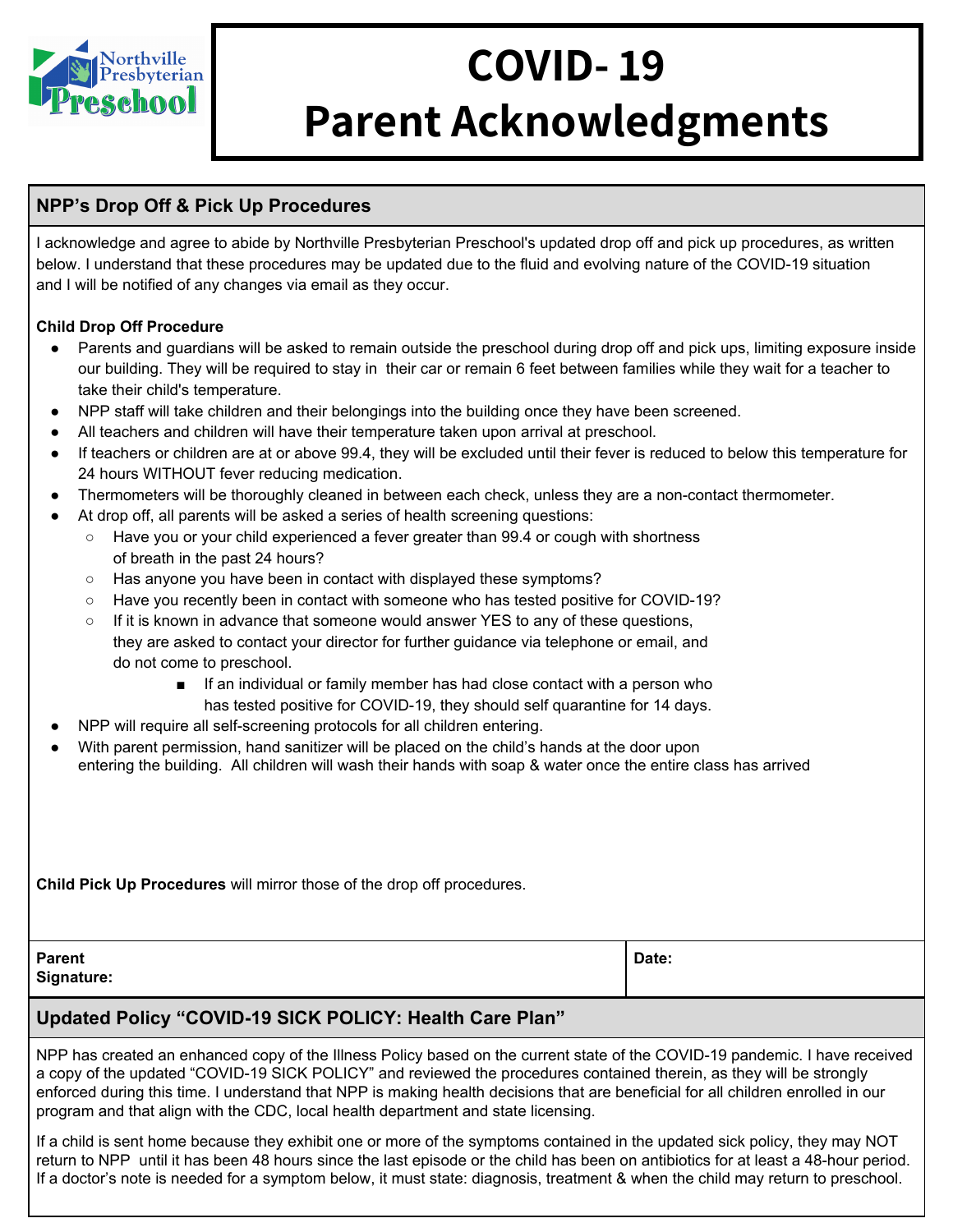| Doctor's notes may not be accepted in all situations. NPP reserves the right to make decisions based on the well<br>being of all children present at preschool.                                                                                                                                                                                                                                                                                                                                                                                                                                                                                                                                                                                                                                                                                                                                                                                                                                                                                                                                                                                                                                                                                                                                                             |       |
|-----------------------------------------------------------------------------------------------------------------------------------------------------------------------------------------------------------------------------------------------------------------------------------------------------------------------------------------------------------------------------------------------------------------------------------------------------------------------------------------------------------------------------------------------------------------------------------------------------------------------------------------------------------------------------------------------------------------------------------------------------------------------------------------------------------------------------------------------------------------------------------------------------------------------------------------------------------------------------------------------------------------------------------------------------------------------------------------------------------------------------------------------------------------------------------------------------------------------------------------------------------------------------------------------------------------------------|-------|
| I understand and agree that a parent or an authorized relative/friend MUST pick up a sick child when they are sent home due to<br>illness or symptoms within thirty minutes of being notified. I understand that there are no tuition adjustments for daily<br>absences due to illness.                                                                                                                                                                                                                                                                                                                                                                                                                                                                                                                                                                                                                                                                                                                                                                                                                                                                                                                                                                                                                                     |       |
| <b>Parent</b><br>Signature:                                                                                                                                                                                                                                                                                                                                                                                                                                                                                                                                                                                                                                                                                                                                                                                                                                                                                                                                                                                                                                                                                                                                                                                                                                                                                                 | Date: |
| <b>Communicating COVID-19 Symptoms or a Positive COVID-19 Test Result</b>                                                                                                                                                                                                                                                                                                                                                                                                                                                                                                                                                                                                                                                                                                                                                                                                                                                                                                                                                                                                                                                                                                                                                                                                                                                   |       |
| In the event that symptoms need to be reported, or a positive case of COVID-19 has been confirmed, NPP has a variety<br>of communication protocols in place.                                                                                                                                                                                                                                                                                                                                                                                                                                                                                                                                                                                                                                                                                                                                                                                                                                                                                                                                                                                                                                                                                                                                                                |       |
| To report symptoms or a positive case of COVID-19, we ask that families and staff notify the director via email or phone<br>call. These are preferred methods, as they do not require any in-person contact between individuals.                                                                                                                                                                                                                                                                                                                                                                                                                                                                                                                                                                                                                                                                                                                                                                                                                                                                                                                                                                                                                                                                                            |       |
| Parents will be notified of all COVID-19 related updates and enhancements via:<br>Email<br>$\bullet$                                                                                                                                                                                                                                                                                                                                                                                                                                                                                                                                                                                                                                                                                                                                                                                                                                                                                                                                                                                                                                                                                                                                                                                                                        |       |
| Postings placed outside the preschool main entrance                                                                                                                                                                                                                                                                                                                                                                                                                                                                                                                                                                                                                                                                                                                                                                                                                                                                                                                                                                                                                                                                                                                                                                                                                                                                         |       |
|                                                                                                                                                                                                                                                                                                                                                                                                                                                                                                                                                                                                                                                                                                                                                                                                                                                                                                                                                                                                                                                                                                                                                                                                                                                                                                                             |       |
| <b>Parent</b><br>Signature:                                                                                                                                                                                                                                                                                                                                                                                                                                                                                                                                                                                                                                                                                                                                                                                                                                                                                                                                                                                                                                                                                                                                                                                                                                                                                                 | Date: |
| <b>Assumed Risk Statement &amp; Release Form</b>                                                                                                                                                                                                                                                                                                                                                                                                                                                                                                                                                                                                                                                                                                                                                                                                                                                                                                                                                                                                                                                                                                                                                                                                                                                                            |       |
| child(ren) have voluntarily entered Northville Presbyterian Preschool for educational services and acknowledge that by doing so<br>waive and release any claims against Northville Presbyterian Preschool, First Presbyterian Church of Northville, it's employees,<br>fellow parents/guardians and other families and hold harmless to any claims, suits, charges, or costs relating to any diagnosis<br>or treatment of COVID-19 that I or a member of my household or workforce (and any quests visiting my household or<br>workplace) receive following the date the services started by Northville Presbyterian Preschool.<br>I recognize that a national emergency has been declared related to the Coronavirus (COVID-19) pandemic. In response to this<br>emergency, numerous state, and federal public health agencies, including the Centers for Disease Control and Prevention,<br>have promoted "social distancing" from other individuals.<br>I recognize, acknowledge, and accept the health risks of allowing my child(ren) to attend Northville Presbyterian Preschool<br>given the current COVID-19 pandemic, and acknowledge the recommendations of state and federal public health agencies,<br>including the Centers for Disease Control and Prevention and the State of Michigan Licensing Department. |       |
| <b>Parent</b><br>Signature:                                                                                                                                                                                                                                                                                                                                                                                                                                                                                                                                                                                                                                                                                                                                                                                                                                                                                                                                                                                                                                                                                                                                                                                                                                                                                                 | Date: |
| I hereby acknowledge all of the above statements.                                                                                                                                                                                                                                                                                                                                                                                                                                                                                                                                                                                                                                                                                                                                                                                                                                                                                                                                                                                                                                                                                                                                                                                                                                                                           |       |
| <b>Parent</b><br>Name:                                                                                                                                                                                                                                                                                                                                                                                                                                                                                                                                                                                                                                                                                                                                                                                                                                                                                                                                                                                                                                                                                                                                                                                                                                                                                                      |       |
| <b>Parent</b><br>Signature:                                                                                                                                                                                                                                                                                                                                                                                                                                                                                                                                                                                                                                                                                                                                                                                                                                                                                                                                                                                                                                                                                                                                                                                                                                                                                                 | Date: |
| <b>Director</b><br>Signature:                                                                                                                                                                                                                                                                                                                                                                                                                                                                                                                                                                                                                                                                                                                                                                                                                                                                                                                                                                                                                                                                                                                                                                                                                                                                                               | Date: |